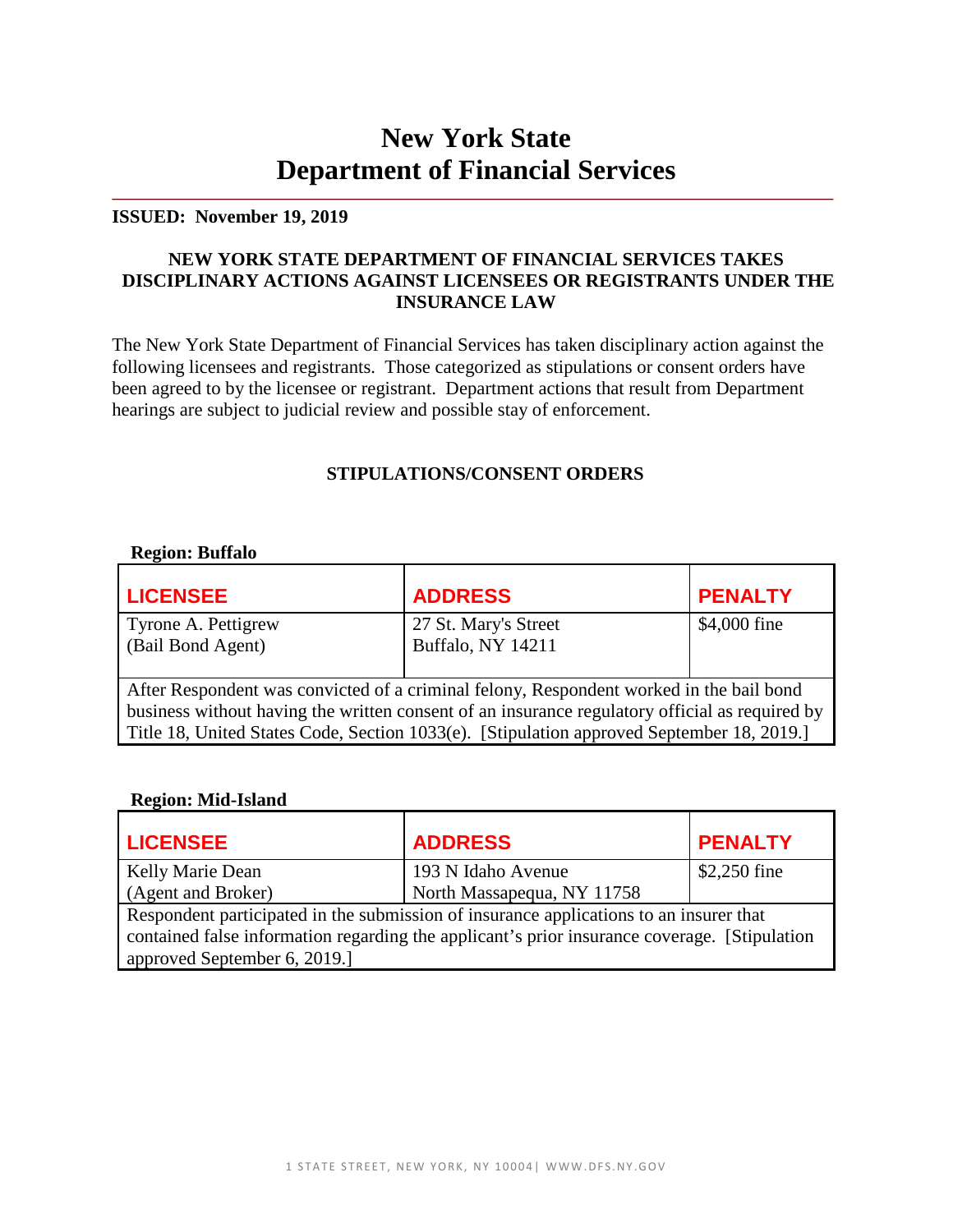## **Region: Out of State**

| <b>LICENSEE</b>                                                                                                                                                        | <b>ADDRESS</b>                          | <b>PENALTY</b> |
|------------------------------------------------------------------------------------------------------------------------------------------------------------------------|-----------------------------------------|----------------|
| <b>Fransine Laverne Bennett</b><br>(Agent)                                                                                                                             | 455 Chestnut Court<br>Deltona, FL 32725 | $$250$ fine    |
| Respondent changed her business address and failed to notify the Department of said change<br>within 30 days of the change. [Stipulation approved September 16, 2019.] |                                         |                |

**LICENSEE ADDRESS PENALTY** Francis L. Dean & Associates Inc. (Agent) Michael T Dean (Agent, Broker, Excess Line Broker and Sublicensee) 1776 South Naperville Road Wheaton, IL 60187 Same as above \$2,650 fine Respondents paid commissions to an unlicensed corporation for acting as an insurance producer in the State of New York. Respondents also knowingly accepted insurance business from an individual who is not licensed within the meaning of Section 2110(a)(12) of the Insurance Law, and sent an insured's return premium to the aforementioned unlicensed corporation. [Stipulation approved September 23, 2019]

| <b>LICENSEE</b>                                                                                                                                                                                                                                               | <b>ADDRESS</b>                                | <b>PENALTY</b> |
|---------------------------------------------------------------------------------------------------------------------------------------------------------------------------------------------------------------------------------------------------------------|-----------------------------------------------|----------------|
| Fernando Set Degracia<br>(Agent)                                                                                                                                                                                                                              | 10782 Eakin Cemetery Road<br>Justin, TX 76247 | \$500 fine     |
| Respondent failed to report to the Superintendent within 30 days of the final disposition of<br>the matter that he was the subject of an administrative action taken by the New Hampshire<br>Insurance Department. [Stipulation approved September 24, 2019.] |                                               |                |

| <b>LICENSEE</b>                                                                              | <b>ADDRESS</b>       | <b>PENALTY</b> |
|----------------------------------------------------------------------------------------------|----------------------|----------------|
| Parag Patel                                                                                  | 53 Raymond Blvd.     | $$1,500$ fine  |
| (Broker)                                                                                     | Parsippany, NJ 07054 |                |
| Respondent failed to disclose in his original application for a broker's license that he was |                      |                |
| fined by the New Jersey Department of Banking and Insurance in 2011 and in 2016.             |                      |                |
| [Stipulation approved September 25, 2019.]                                                   |                      |                |